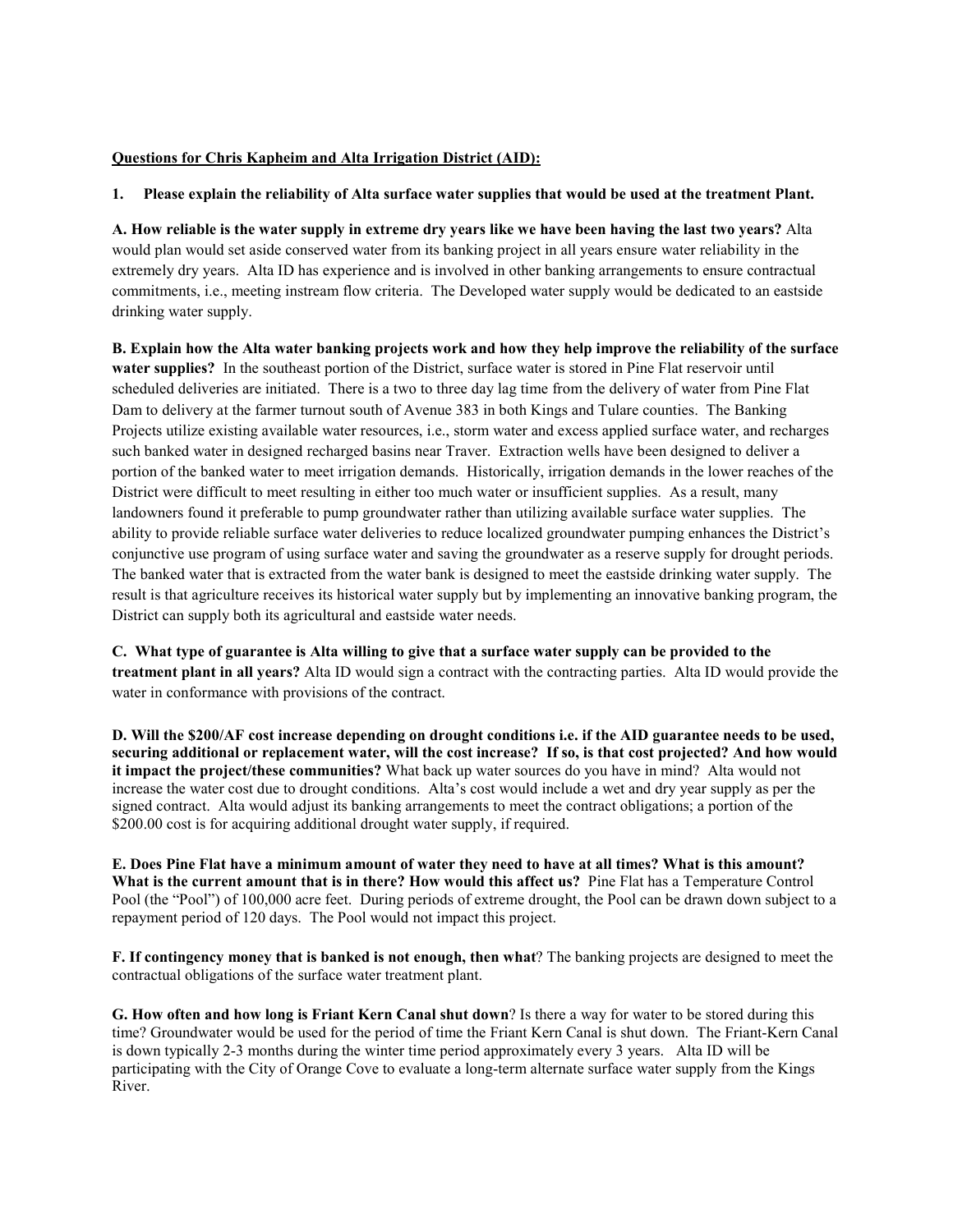**H. Group wants a contract—if we are putting a 20-30 year infrastructure project in, we want water guaranteed for that 20-30 years. Can you do that?** Alta is anticipating signing a long-term water supply contract, i.e. 20 to 30 years.

**I. Water rights—does Alta own the water and if water rights or regulations change, what happens to this allocation?** Alta Id does not have to contract for water rights due to its entitlement of pre-1914 water under existing Kings River water rights.

**J. These communities will no longer be regularly using groundwater, so more groundwater will be available for Ag instead, but what happens if those wells or groundwater supplies run out? Is there a risk that this group will lose rights to the surface water back to Ag—will there be a protection in place?** The current groundwater law is that an overlying landowner has a correlative right to groundwater. The groundwater sustainability agency (the "GSA") will administer those rights once approved by the Department of Water Resources. The Kings River East GSA will be applying the "Notice of Intent" to be a GSA in March of 2016. The developed water from the designed banking facilities are dedicated specifically for the surface water treatment plant.

**K. What is Alta's vested interest in participating in this surface water treatment plant**? The irrigation district authority based on the concept of a joint-benefit area, i.e., ability of the district to assess fees and taxes to provide for a public benefit. As a result, an irrigation districts is a public agency that has been granted broad powers to solve regional issues within its jurisdiction. The areas in question seeking a drinking water solution are within Alta ID's jurisdiction. The District is in a unique position to assist the communities in resolving their drinking water problems, i.e., multiple disadvantaged communities within the District's boundaries.

**L. What has been the outreach to the farmers about this project and how will they be affected**? All of the discussions and information pertaining to this project are discussed at a public board meeting with minutes filed on Alta ID's website for public review. Alta has had public outreach to focus on the drinking water project.

**M. Do they have the rights to deliver the water through the canal? If not, what steps do they have to take and what is the timeline?** This needs to be stated in a binding contract. All of the water supply development and transfer cost to provide surface water to the surface water treatment plant are included in the O and M costs stated in the Surface Water Study. Agreements will be required to deliver water through the canal facilities as identified in the Surface Water Study.

**N. Will the participants in the surface water treatment plant need to pay for a certain amount of water at this price each year, of just what they actually use?** The contracting parties will be responsible for the amount of water demand stated in the contract that will be signed by the contracting parties and Alta ID. Contracting parties would be responsible for the full contracted supply.

**O. If the plant were operational today, what would be the cost of water per AF?** That would depend on how you financed the surface water treatment plant, pipelines and O and M costs. The Surface Water Study depicted various cost options based on such financing criteria.

**P. Is the \$200/acre foot guaranteed for the 20-30 years (timeframe of loan repayment)? If not, what would the price be? When the cost is raised it needs to be a certain percentage increase—what would this be? It would require Prop 218 for these communities—so it cannot be too frequent and then what if the community rejects it?** There would be an initial cost of \$200.00 adjusted to inflation over time. The particular details would be stated in the negotiated contracts with the parties. There would be multiple options to be considered: CPI, % of CPI or maintain a fixed amount (\$200.00) for five years than then adjust as specified.

**Q. Who does Alta buy their water from and what does their price structure and contract look like and when do prices change etc.?** Alta does not purchase their water due to the fact that it is a pre-1914 water right. Prices change based on the maintenance cost of Pine Flat Reservoir that we are obligated to pay a percentage of such costs, and the cost to distribute water from Pine Flat Dam to the intended water user.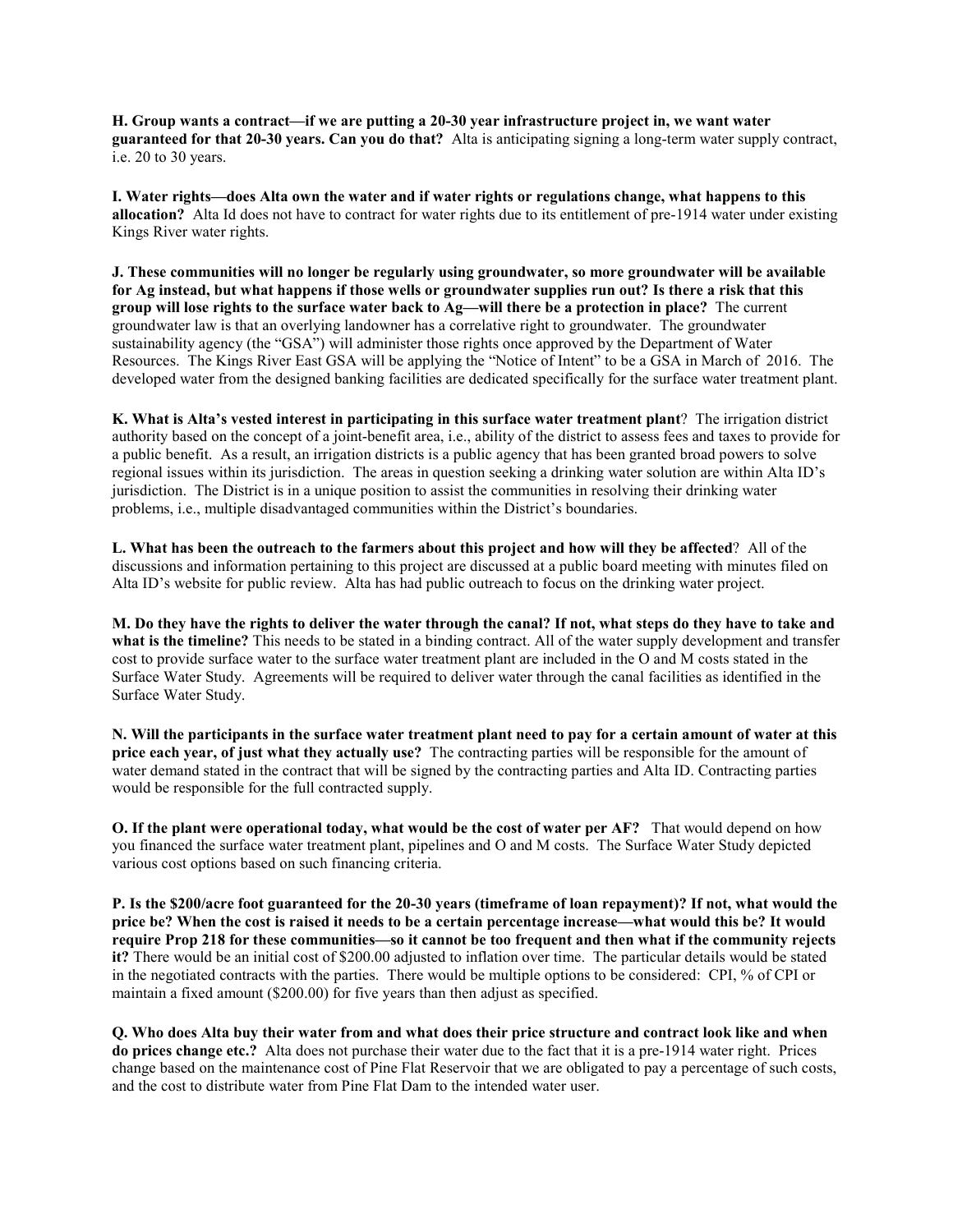**R. By us not pumping our ground water supply, benefiting Well (Ag users), can there be a surcharge for well users to offset our increased water charges.** The GSA, as previously stated, will administer groundwater authorities under SB 1168, AB 1739 and SB 1319. The price structure does not include any cost for the water, but does include the cost to develop a water supply to a designed use.

**S. What expenses will Alta or Ag users incur in this project that will provide a more stable water table for well users?** All of Alta ID's expenses due to this project are incurred in the O and M costs stated in the Surface water Study.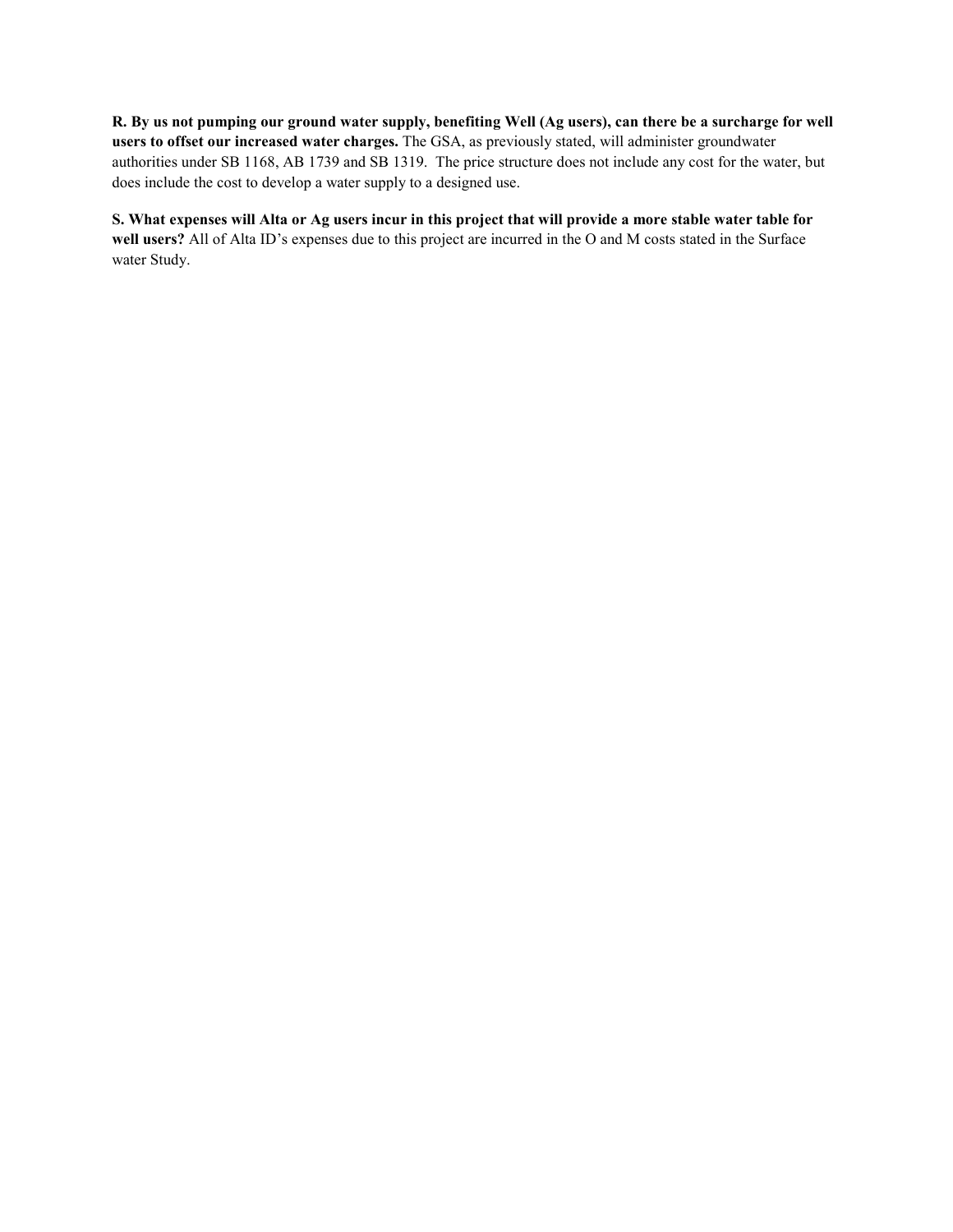## **1. Por favor, explique la fiabilidad de los suministros de agua superficial Alta que se utilizarían en la planta de tratamiento.**

A. ¿Qué tan confiable es el suministro de agua en los años de sequía extrema como hemos estado teniendo en los últimos dos años? Alta planearía almacenar el agua en su proyecto de banca para asegurar el abastecimiento de agua en los años extremadamente secos. El Distrito de Alta tiene experiencia y está involucrado en otras disposiciones bancarias para garantizar los compromisos contractuales, es decir, el cumplimiento de los criterios de caudales hidráulicos. El suministro de agua se proveería de un suministro de agua potable del lado este.

B. Explique cómo los proyectos de bancos de agua funcionan y cómo ayudan a mejorar la fiabilidad de los suministros de agua superficial? En la parte sureste del Distrito, la superficie del agua se almacena en el depósito Pine Flat hasta que las entregas sean iniciadas. Hay un retraso de dos o tres días en la entrega de agua de la presa de Pine Flat a la entrega agrícola al sur de la avenida 383 en los condados de Kings y Tulare. Los Proyectos Bancarios utilizan los recursos hídricos disponibles existentes, es decir, el agua de lluvia, el exceso de agua de la superficie aplicada y la recarga esta agua ahorrada en cuencas que recargan los mantos acuíferos cerca de Traver. Pozos de extracción han sido diseñados para entregar una porción del agua en bancos para satisfacer las demandas de riego. Históricamente, las demandas de riego en la parte baja del distrito eran difíciles de cumplir y como resultado lo cual resultaba en o demasiada agua o suministros insuficientes. Como resultado, muchos terratenientes optaban por bombear agua subterránea en lugar de utilizar los suministros disponibles de agua superficial. La capacidad de proporcionar suministros de agua superficial para reducir el bombeo de agua subterránea incrementa la utilización de las aguas superficiales y el ahorro del agua subterránea como fuente de reserva para los períodos de sequía. El agua que es extraída de los bancos para cumplir con el suministro de agua potable proviene del lado este. El resultado es que la agricultura recibe su suministro de agua histórico y por medio de la implementación de un programa de banca innovadora, el Distrito puede suministrar tanto a sus necesidades de agua agrícola y las de agua potable en el lado este.

**C. ¿Qué tipo de garantía es Alta dispuesto a dar que un suministro de agua de la superficie se puede proporcionar a la planta de tratamiento en todos los años?** El Distrito de Irrigacion de Alta firmaría un contrato con las partes contratantes. Alta ID proporcionaría el agua de conformidad con las disposiciones del contrato.

**D. ¿El / AF aumento \$ 200 costo dependiendo de las condiciones de sequía es decir, si la garantía AID debe ser utilizado, el abastecimiento de agua adicional o de reemplazo, será el aumento de los costos? Si es así, se proyecta que el costo? Y ¿cómo sería un impacto en el proyecto / estas comunidades?** Cuáles serían las alternativas para reserva? Alta no aumentaría el costo del agua debido a la sequía. Costo de Alta incluiría un suministro de los años de lluvia y sequia según el contrato firmado. Alta ajustaría sus disposiciones bancarias para cumplir con las obligaciones contractuales; una porción del costo \$200.00 es para la adquisición de suministro adicional de agua de sequía, si es necesario.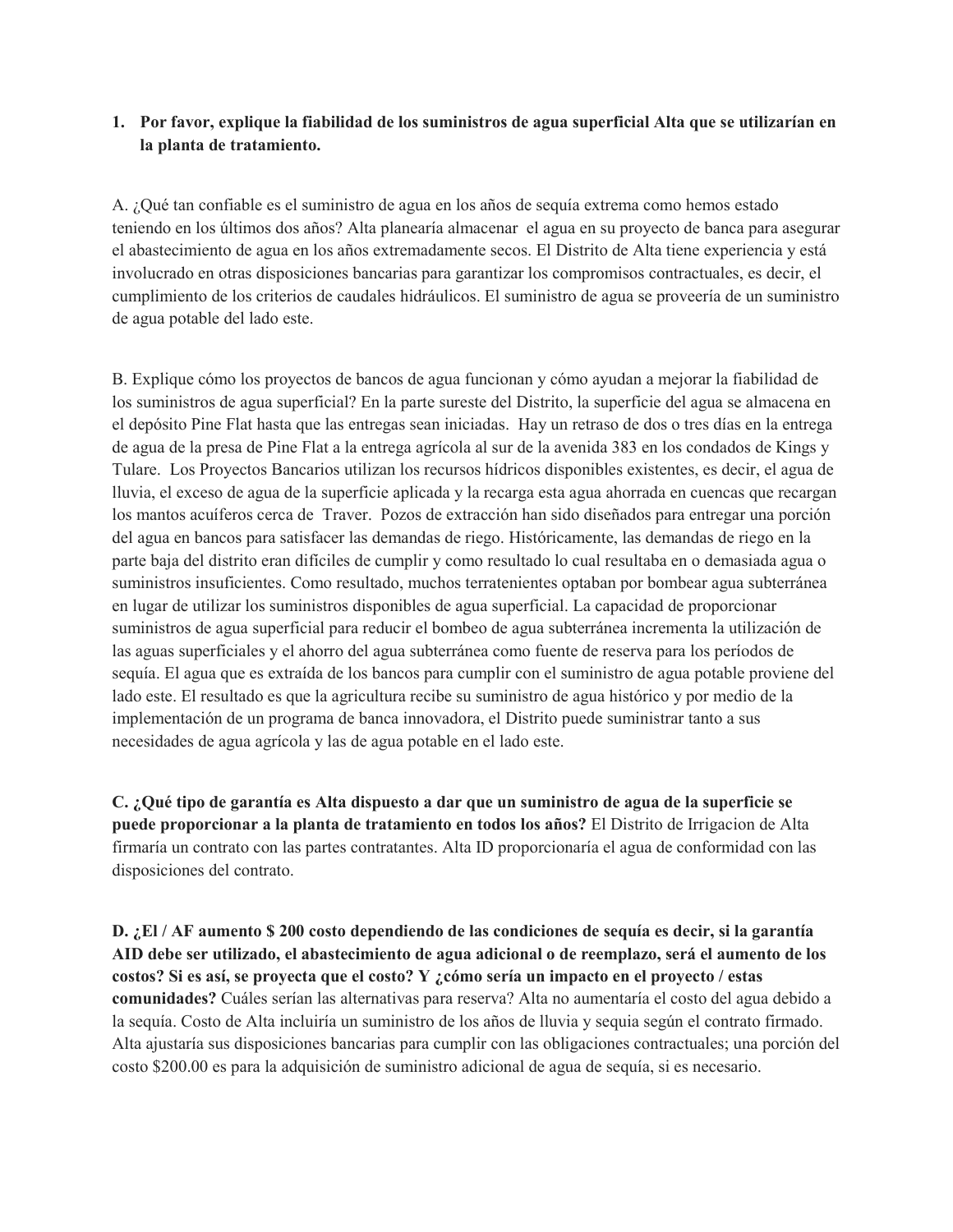**E. ¿El Pine Flat tiene una cantidad mínima de agua que necesitan para tener en todo momento? ¿Qué es esta cantidad? ¿Cuál es la cantidad actual que está ahí? ¿Cómo sería esto nos afecta?** Pine Flat cuenta con una piscina de control de temperatura (el "Pool") de 100.000 acres-pies. Durante los períodos de sequía extrema, la piscina se puede dibujar abajo sujetas a un período de reembolso de 120 días. La piscina no afectaría este proyecto.

**F. Si el dinero de contingencia no es suficiente, entonces, ¿qué?** Los proyectos de banca están diseñados para cumplir con las obligaciones contractuales de la planta de tratamiento de aguas superficiales.

**G. ¿Con qué frecuencia y por cuánto tiempo seria el canal Friant Kern cerrado? ¿Hay alguna alternativa por la cual se pudiera almacenar el agua durante este tiempo?** El agua subterránea se utilizaría para el período de tiempo que el canal está apagado. El Canal Friant-Kern está fuera de servicio típicamente 2-3 meses durante el período de invierno aproximadamente cada 3 años. El Distrito de Alta estará en coordinación con la ciudad de Orange Cove, para evaluar a largo plazo el suministro de agua superficial del río Kings.

**H. Grupo quisiera un contrato - Si estamos poniendo un proyecto de infraestructura de 20 a 30 años en, queremos agua garantizada para que los 20-30 años. ¿Puedes hacer eso?** Alta anticipa la firma de un contrato de suministro de agua a largo plazo, es decir, de 20 a 30 años.

**I. Sobre los derechos de agua - Alta no es dueño del agua. Si los derechos o las regulaciones de agua cambian, ¿qué sucede con esta asignación?** El Distrito no tiene que contratar a los derechos de agua debido a su derecho de agua por antigüedad, antes de 1914, en virtud de los derechos de agua de Kings River existentes.

**J. Las comunidades participantes del proyecto no usaran con frecuencia el agua subterránea, por lo que más agua subterránea estará disponible para uso agrícola, pero ¿qué pasa si esos pozos o fuentes de agua subterránea se agotan? ¿Existe el riesgo de que este grupo perdería los derechos al agua por cuestiones agrícolas - Se anticipa el establecimiento de alguna protección?** La ley del agua subterránea actual es que un terrateniente supra yacente tiene un derecho correlativo a las aguas subterráneas. La agencia de la sostenibilidad de las aguas subterráneas (el "GSA") administrará esos derechos una vez aprobado por el Departamento de Recursos Hídricos. The Kings East River GSA estará aplicando el "Aviso de Intención" para ser un GSA marzo de 2016. El agua desarrollada a partir de los servicios bancarios diseñados están dedicadas específicamente para la planta de tratamiento de aguas superficiales.

**K. ¿Cuál es interés de Alta en participar en esta planta de tratamiento de agua de la superficie?** La autoridad distrito de riego basado en el concepto de un área de beneficio-adjunto, es decir, la capacidad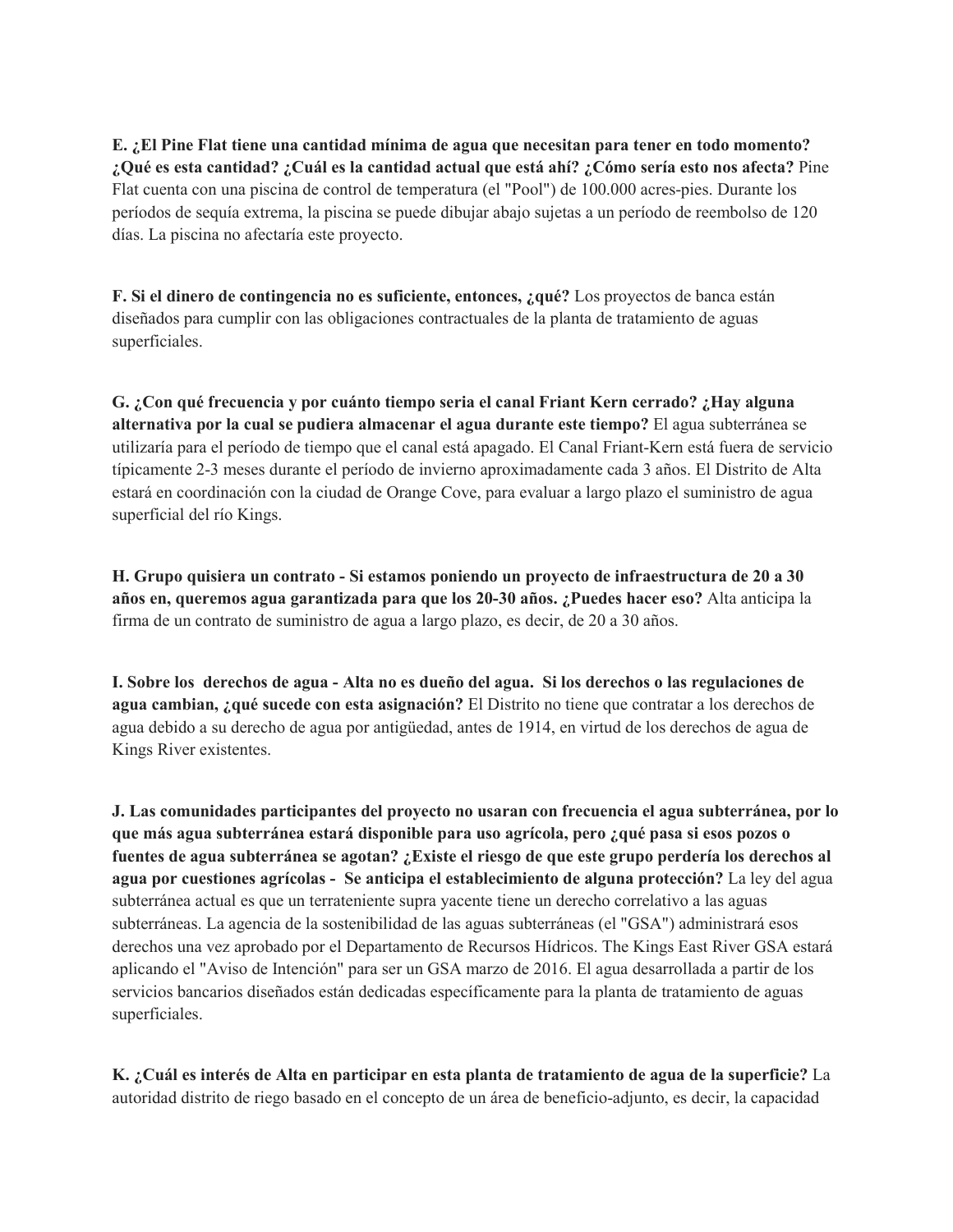del distrito para evaluar las tasas e impuestos para proporcionar un beneficio público. Como resultado, el distrito de riego como organismo público tiene otorgado amplios poderes para resolver los problemas regionales dentro de su jurisdicción. Las áreas en cuestión que buscan una solución de agua potable son de la competencia de Alta ID. El distrito se encuentra en una posición única para ayudar a las comunidades en la solución de sus problemas de agua potable, es decir, múltiples comunidades desfavorecidas dentro de los límites del Distrito.

**L. ¿Cuál ha sido la participación de los agricultores acerca de este proyecto y cómo van a ser afectados?** Todas las discusiones y la información relativa a este proyecto han sido discutidas en reuniones públicas con minutas presentadas en el sitio web del Distrito de Riego para revisión pública. Alta ha tenido difusión pública para centrarse en el proyecto de agua potable.

**M. ¿Tienen los derechos para entregar el agua a través del canal? Si no es así, ¿qué pasos que tienen que tomar y cuál sería el plazo de tiempo? Esto tendría que ser establecido en un contrato claramente establecido.** Todo el desarrollo de abastecimiento de agua y el costo de transferencia para proporcionar agua superficial de la planta de tratamiento se incluyen en los costos de operación y mantenimiento como se indica en el estudio de las Aguas Superficiales. Se requerirán acuerdos para suministrar agua a través de las instalaciones del canal como se identifica en el Estudio de Aguas Superficiales.

**N. ¿Los usuarios de la planta de tratamiento de agua tendrá que pagar por una cierta cantidad de agua a este precio cada año, o solamente lo que utilizan?** Las partes contratantes serán responsables de la cantidad de la demanda de agua establecida en el contrato que se firmará por las partes contratantes y Alta ID. Las partes contratantes se encargarían de la oferta contratada completa.

**O. Si la planta estaban en funcionamiento hoy en día, ¿cuál sería el costo de agua por AF?** Eso dependerá de cómo se financió la planta de tratamiento de aguas superficiales, tuberías, costos de operación y mantenimiento. El Estudio de Agua Superficial representa varias opciones de costos en base a ciertos criterios de financiamiento.

**P. ¿Es el costo de \$200 / acre-pie garantizada para los 20-30 años (plazo de amortización del préstamo)? Si no es así, ¿cuál sería el precio? Cuando se eleva el costo que tiene que ser un cierto aumento, ¿qué porcentaje sería esto? Se requeriría la Proposición 218 para estas comunidades-por lo que no puede ser demasiado frecuente y entonces ¿qué pasa si la comunidad lo rechaza?** No habría un costo inicial de \$200.00 ajustado a la inflación a través del tiempo. Los detalles particulares se declararon en los contratos negociados con las partes. Habría múltiples opciones para ser consideradas: IPC,% del IPC o mantener una cantidad fija (\$ 200.00) por cinco años de los que luego ajustar según se especifica.

**Q. ¿A quién compra agua el Distrito de Alta y como se estructura el precios y el contrato se parece**